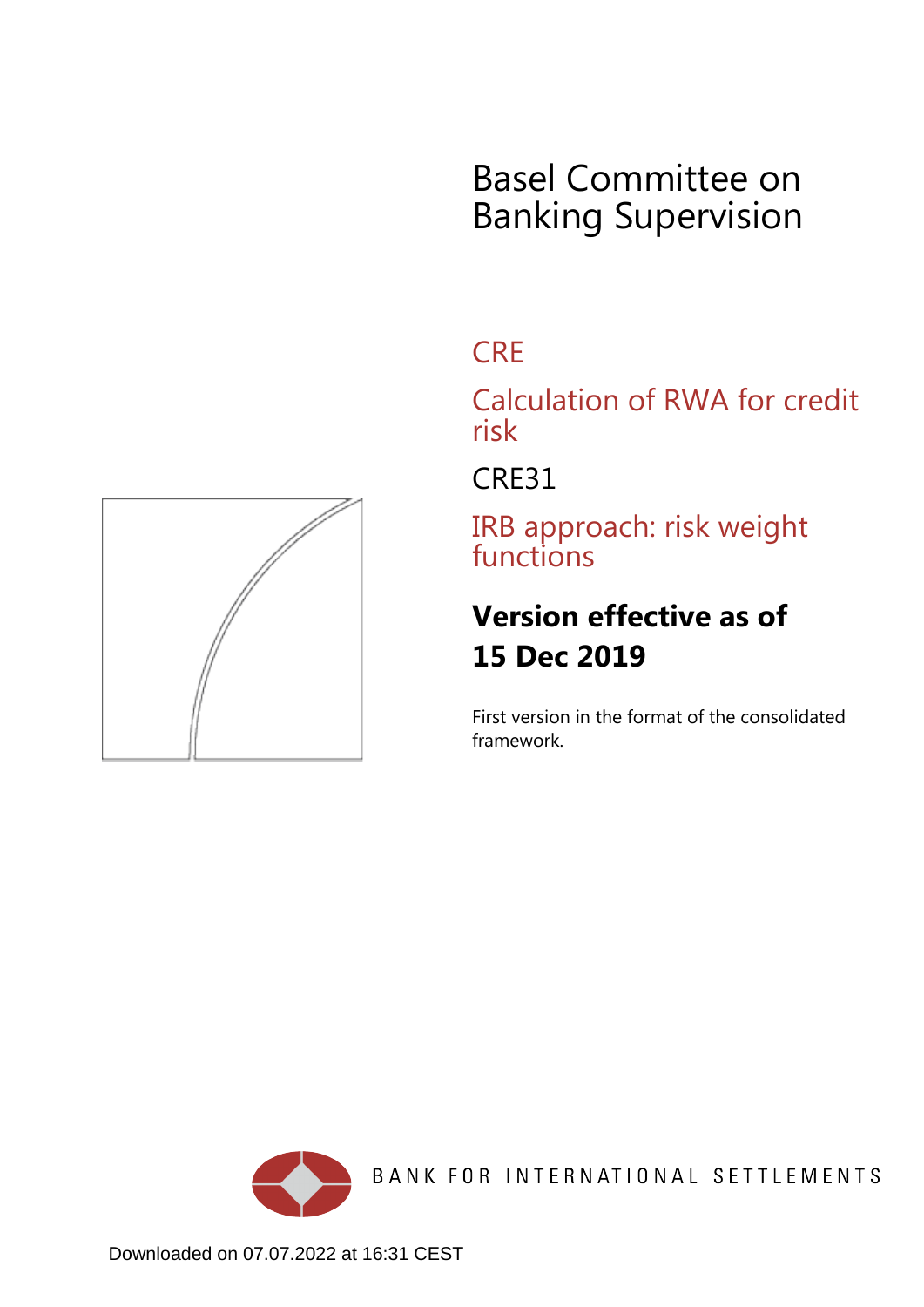*© Bank for International Settlements 2022. All rights reserved.*

Downloaded on 07.07.2022 at 16:31 CEST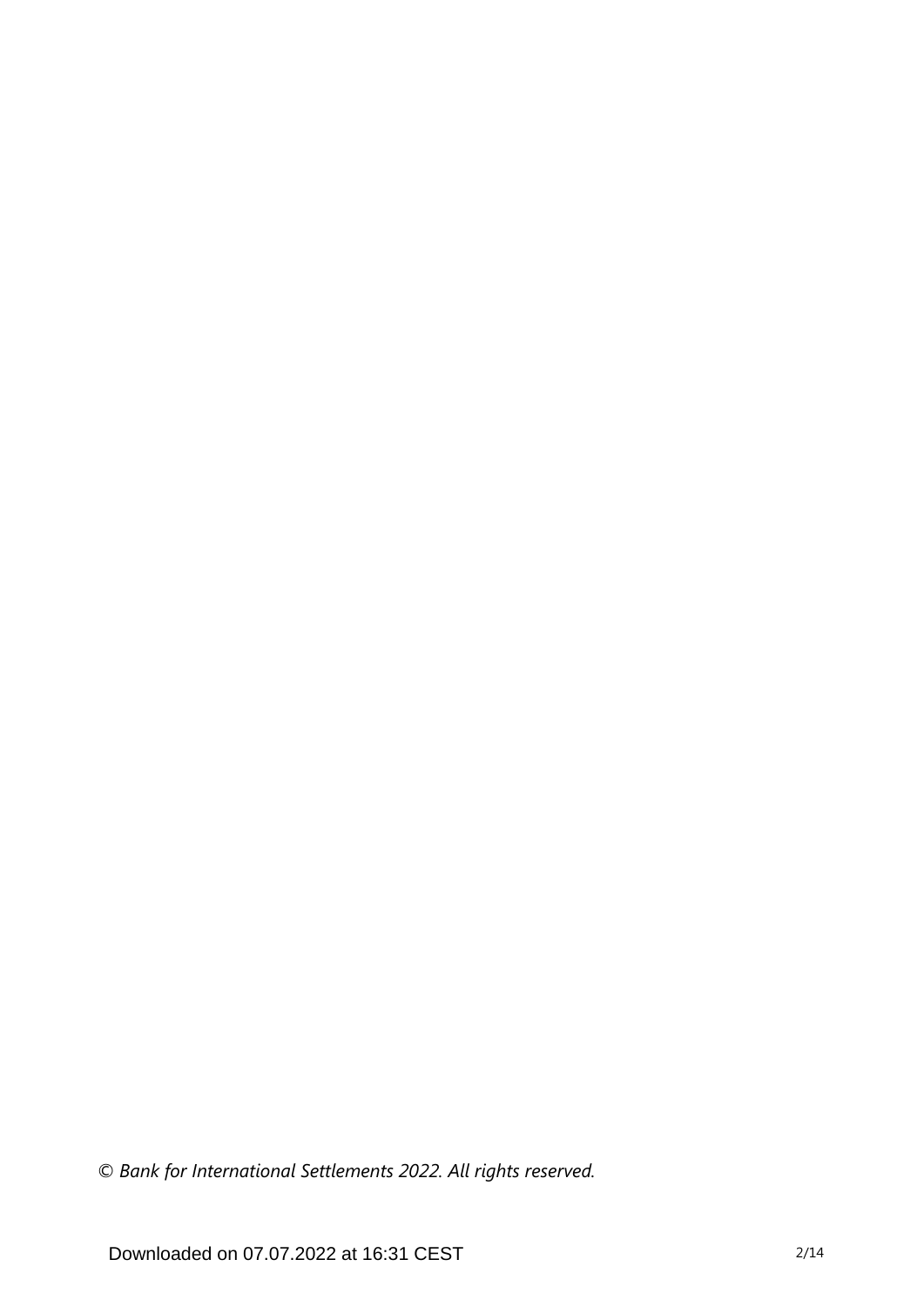# **Introduction**

This chapter presents the calculation of risk weighted assets under the internal ratings-based (IRB) approach for: (i) corporate, sovereign and bank exposures; (ii) retail exposures; and (iii) equity exposures. Risk weighted assets (RWA) are designed to address unexpected losses (UL) from exposures. The method of calculating expected losses (EL), and for determining the difference between that measure and provisions, is described [CRE35.](https://www.bis.org/basel_framework/chapter/CRE/35.htm?tldate=20191231&inforce=20191215&published=20191215) **31.1**

# **Explanation of the risk-weight functions**

- Regarding the risk-weight functions for deriving risk weighted assets set out in this chapter: **31.2**
	- (1) Probability of default (PD) and loss-given-default (LGD) are measured as decimals
	- (2) Exposure at default (EAD) is measured as currency (eg euros), except where explicitly noted otherwise
	- (3) ln denotes the natural logarithm
	- (4) N(x) denotes the cumulative distribution function for a standard normal random variable (ie the probability that a normal random variable with mean zero and variance of one is less than or equal to x). The normal cumulative distribution function is, for example, available in Excel as the function NORMSDIST.
	- (5) G(z) denotes the inverse cumulative distribution function for a standard normal random variable (ie the value of x such that  $N(x) = z$ ). The inverse of the normal cumulative distribution function is, for example, available in Excel as the function NORMSINV.

# **Risk-weighted assets for corporate, sovereign and bank exposures**

## **Risk-weight functions for corporate, sovereign and bank exposures**

- **31.3** The derivation of RWA is dependent on estimates of the PD, LGD, EAD and, in some cases, effective maturity (M), for a given exposure.
- **31.4** For exposures not in default, the formula for calculating RWA is as follows (illustrative risk weights are shown in [CRE99](https://www.bis.org/basel_framework/chapter/CRE/99.htm?tldate=20191231&inforce=20191215&published=20191215)):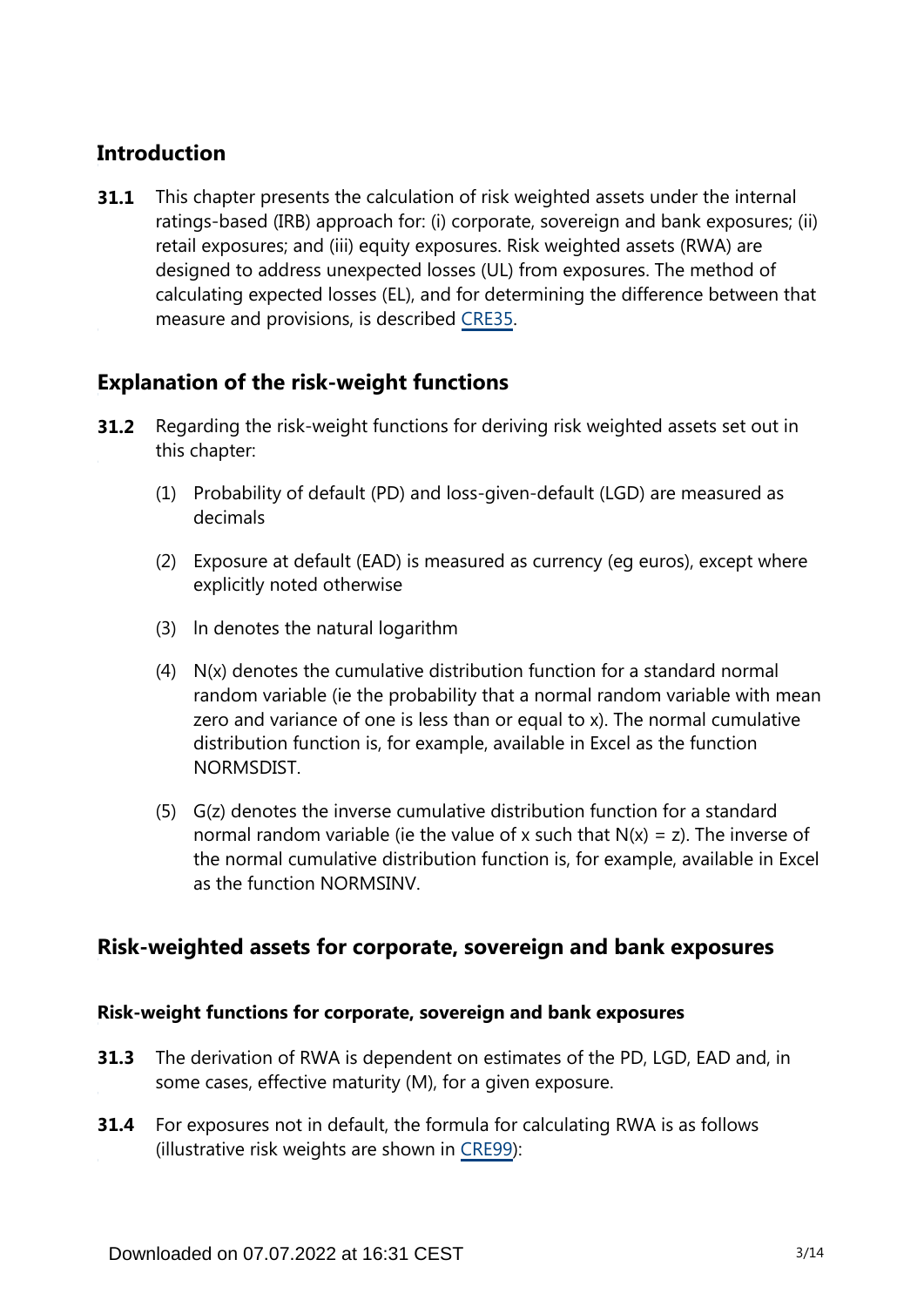Correlation = R = 0.12 
$$
\cdot \frac{(1-e^{-50.PD})}{(1-e^{-50})} + 0.24 \cdot \left(1 - \frac{(1-e^{-50.PD})}{(1-e^{-50})}\right)
$$

Maturity adjustment =  $b = \left[ 0.11852 - 0.05478 \cdot \ln(PD) \right]^2$ 

\n
$$
\text{Capital requirement} = K = \left[ \text{LGD} \cdot N \left[ \frac{G(PD)}{\sqrt{(1-R)}} + \sqrt{\frac{R}{1-R}} \cdot G(0.999) \right] - PD \cdot \text{LGD} \right] \cdot \frac{\left( 1 + (M - 2.5) \cdot b \right)}{\left( 1 - 1.5 \cdot b \right)}
$$
\n

 $RWA = K \cdot 12.5 \cdot EAD$ 

- If the calculation in [CRE31.4](https://www.bis.org/basel_framework/chapter/CRE/31.htm?tldate=20191231&inforce=20191215&published=20191215#paragraph_CRE_31_20191215_31_4) above results in a negative capital charge for any individual sovereign exposure, banks should apply a zero capital charge for that exposure. **31.5**
- Regarding the formula set out in [CRE31.4](https://www.bis.org/basel_framework/chapter/CRE/31.htm?tldate=20191231&inforce=20191215&published=20191215#paragraph_CRE_31_20191215_31_4) above, M is the effective maturity, calculated according to [CRE32.39](https://www.bis.org/basel_framework/chapter/CRE/32.htm?tldate=20191231&inforce=20191215&published=20191215#paragraph_CRE_32_20191215_32_39) to [CRE32.49](https://www.bis.org/basel_framework/chapter/CRE/32.htm?tldate=20191231&inforce=20191215&published=20191215#paragraph_CRE_32_20191215_32_49), and the following terms are used to refer to specific parts of the capital requirements formula: **31.6**

Full maturity adjustment = 
$$
\frac{(1 + (M - 2.5) \cdot b)}{(1 - 1.5 \cdot b)}
$$

Explicit maturity adjustment =  $(1 + (M - 2.5) \cdot b)$ 

- The capital requirement (K) for a defaulted exposure is equal to the greater of zero and the difference between its LGD (described in [CRE36.85\)](https://www.bis.org/basel_framework/chapter/CRE/36.htm?tldate=20191231&inforce=20191215&published=20191215#paragraph_CRE_36_20191215_36_85) and the bank's best estimate of expected loss (described in [CRE36.88](https://www.bis.org/basel_framework/chapter/CRE/36.htm?tldate=20191231&inforce=20191215&published=20191215#paragraph_CRE_36_20191215_36_88)). The risk-weighted asset amount for the defaulted exposure is the product of K, 12.5, and the EAD. **31.7**
- A multiplier of 1.25 is applied to the correlation parameter of all exposures to financial institutions meeting the following criteria: **31.8**
	- (1) Regulated financial institutions whose total assets are greater than or equal to US \$100 billion. The most recent audited financial statement of the parent company and consolidated subsidiaries must be used in order to determine asset size. For the purpose of this paragraph, a regulated financial institution is defined as a parent and its subsidiaries where any substantial legal entity in the consolidated group is supervised by a regulator that imposes prudential requirements consistent with international norms. These include, but are not limited to, prudentially regulated Insurance Companies, Broker /Dealers, Banks, Thrifts and Futures Commission Merchants.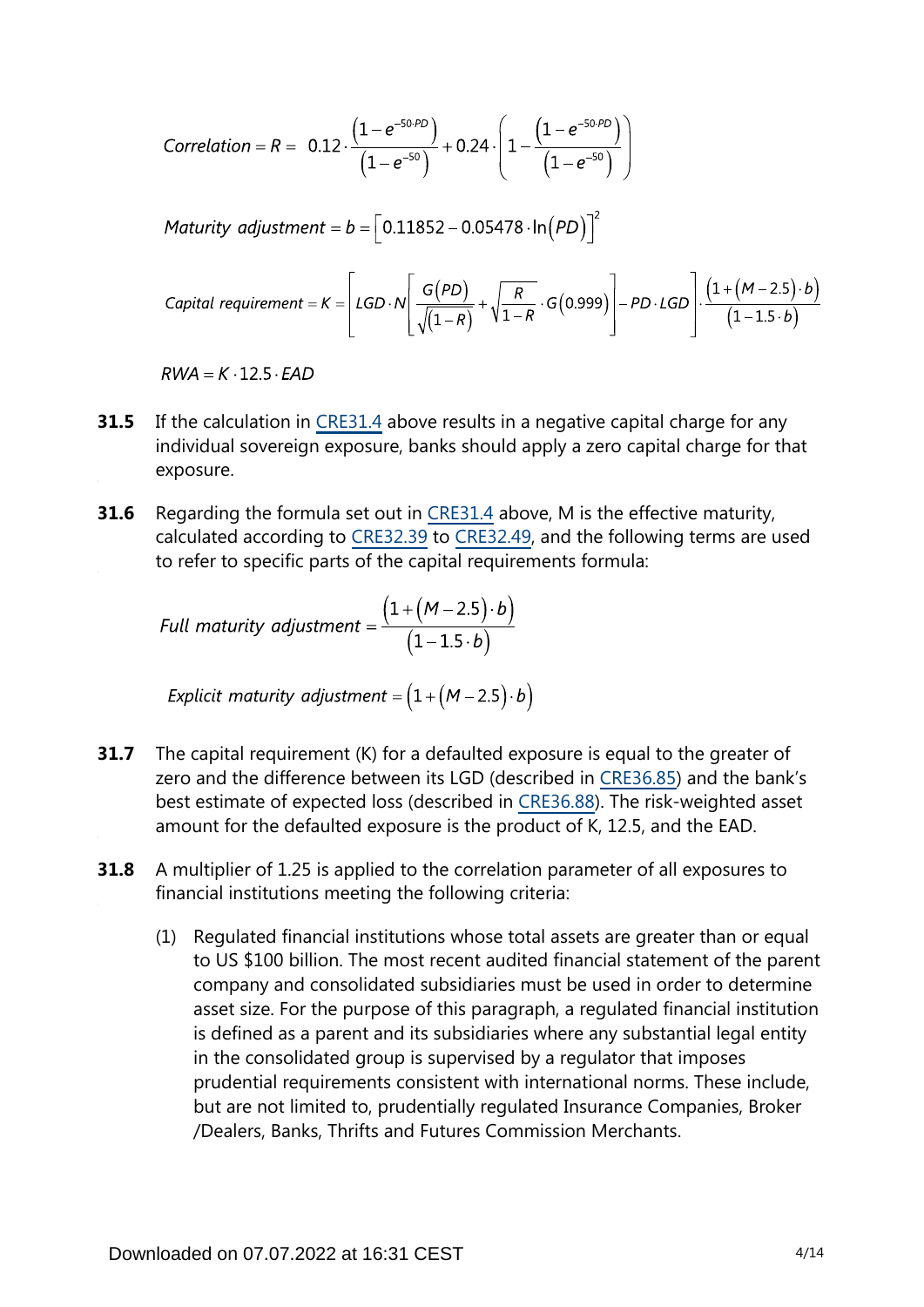(2) Unregulated financial institutions, regardless of size. Unregulated financial institutions are, for the purposes of this paragraph, legal entities whose main business includes: the management of financial assets, lending, factoring, leasing, provision of credit enhancements, securitisation, investments, financial custody, central counterparty services, proprietary trading and other financial services activities identified by supervisors.

Correlation = 
$$
R_F I = 1.25 \cdot \left[ 0.12 \cdot \frac{\left(1 - e^{-50.9D}\right)}{\left(1 - e^{-50.9}\right)} + 0.24 \cdot \left(1 - \frac{\left(1 - e^{-50.9D}\right)}{\left(1 - e^{-50.9}\right)}\right) \right]
$$

#### **Firm-size adjustment for small or medium-sized entities (SMEs)**

Under the IRB approach for corporate credits, banks will be permitted to separately distinguish exposures to SME borrowers (defined as corporate exposures where the reported sales for the consolidated group of which the firm is a part is less than €50 million) from those to large firms. A firm-size adjustment (ie 0.04 x  $(1 - (S - 5) / 45)$ ) is made to the corporate risk weight formula for exposures to SME borrowers. S is expressed as total annual sales in millions of euros with values of S falling in the range of equal to or less than €50 million or greater than or equal to €5 million. Reported sales of less than €5 million will be treated as if they were equivalent to  $\epsilon$ 5 million for the purposes of the firm-size adjustment for SME borrowers. **31.9**

$$
Correlation = R = 0.12 \cdot \frac{\left(1 - e^{-50 \cdot P D}\right)}{\left(1 - e^{-50}\right)} + 0.24 \cdot \left(1 - \frac{\left(1 - e^{-50 \cdot P D}\right)}{\left(1 - e^{-50}\right)}\right) - 0.04 \cdot \left(1 - \frac{\left(S - 5\right)}{45}\right)
$$

**31.10** Subject to national discretion, supervisors may allow banks, as a failsafe, to substitute total assets of the consolidated group for total sales in calculating the SME threshold and the firm-size adjustment. However, total assets should be used only when total sales are not a meaningful indicator of firm size.

#### **Risk weights for specialised lending**

**31.11** Regarding project finance, object finance, commodities finance and income producing real estate sub-asset classes of specialised lending (SL):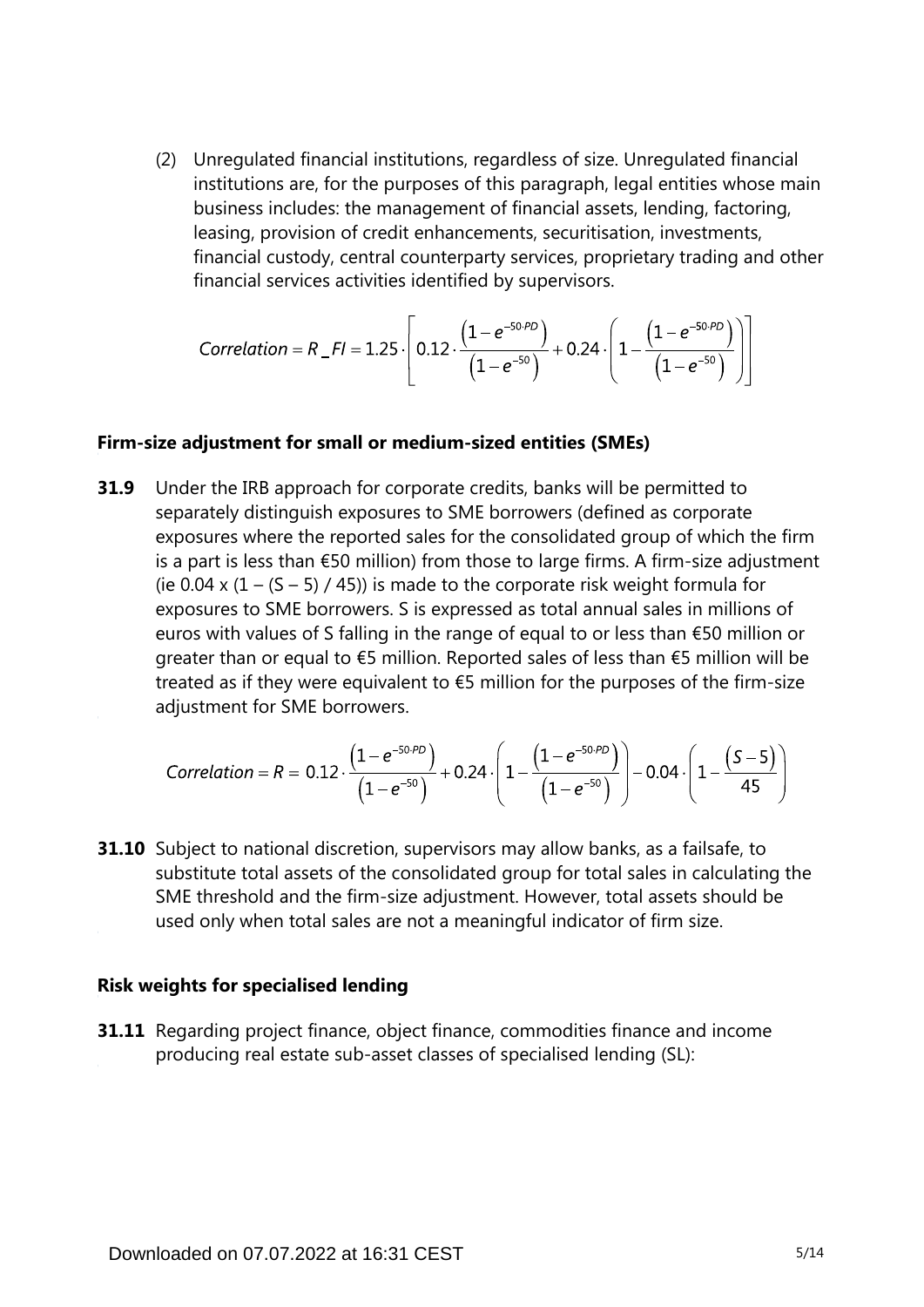- (1) Banks that meet the requirements for the estimation of PD will be able to use the foundation approach for the corporate asset class to derive risk weights for SL sub-classes. As specified in [CRE33.2,](https://www.bis.org/basel_framework/chapter/CRE/33.htm?tldate=20191231&inforce=20191215&published=20191215#paragraph_CRE_33_20191215_33_2) banks that do not meet the requirements for the estimation of PD will be required to use the supervisory slotting approach.
- (2) Banks that meet the requirements for the estimation of PD, LGD and EAD (where relevant) will be able to use the advanced approach for the corporate asset class to derive risk weights for SL sub-classes.
- **31.12** Regarding the high volatility commercial real estate (HVCRE) sub-asset class of SL, banks that meet the requirements for the estimation of PD and whose supervisor has chosen to implement a foundation or advanced approach to HVCRE exposures will use the same formula for the derivation of risk weights that is used for other SL exposures, except that they will apply the following asset correlation formula:

$$
Correlation = R = 0.12 \cdot \frac{\left(1 - e^{-50 \cdot PD}\right)}{\left(1 - e^{-50}\right)} + 0.30 \cdot \left(1 - \frac{\left(1 - e^{-50 \cdot PD}\right)}{\left(1 - e^{-50}\right)}\right)
$$

**31.13** Banks that do not meet the requirements for estimation of LGD and EAD for HVCRE exposures must use the supervisory parameters for LGD and EAD for corporate exposures, or use the supervisory slotting approach.

# **Calculation of risk-weighted assets for exposures subject to the double default framework**

- **31.14** For hedged exposures to be treated within the scope of the double default framework, capital requirements may be calculated according to [CRE31.15](https://www.bis.org/basel_framework/chapter/CRE/31.htm?tldate=20191231&inforce=20191215&published=20191215#paragraph_CRE_31_20191215_31_15) to [CRE31.17](https://www.bis.org/basel_framework/chapter/CRE/31.htm?tldate=20191231&inforce=20191215&published=20191215#paragraph_CRE_31_20191215_31_17).
- **31.15** The capital requirement for a hedged exposure subject to the double default treatment (K<sub>DD</sub>) is calculated by multiplying K<sub>0</sub> as defined below by a multiplier depending on the PD of the protection provider (PD<sub>g</sub>):

 $K_{DD} = K_q \cdot (0.15 + 160 \cdot PD_q)$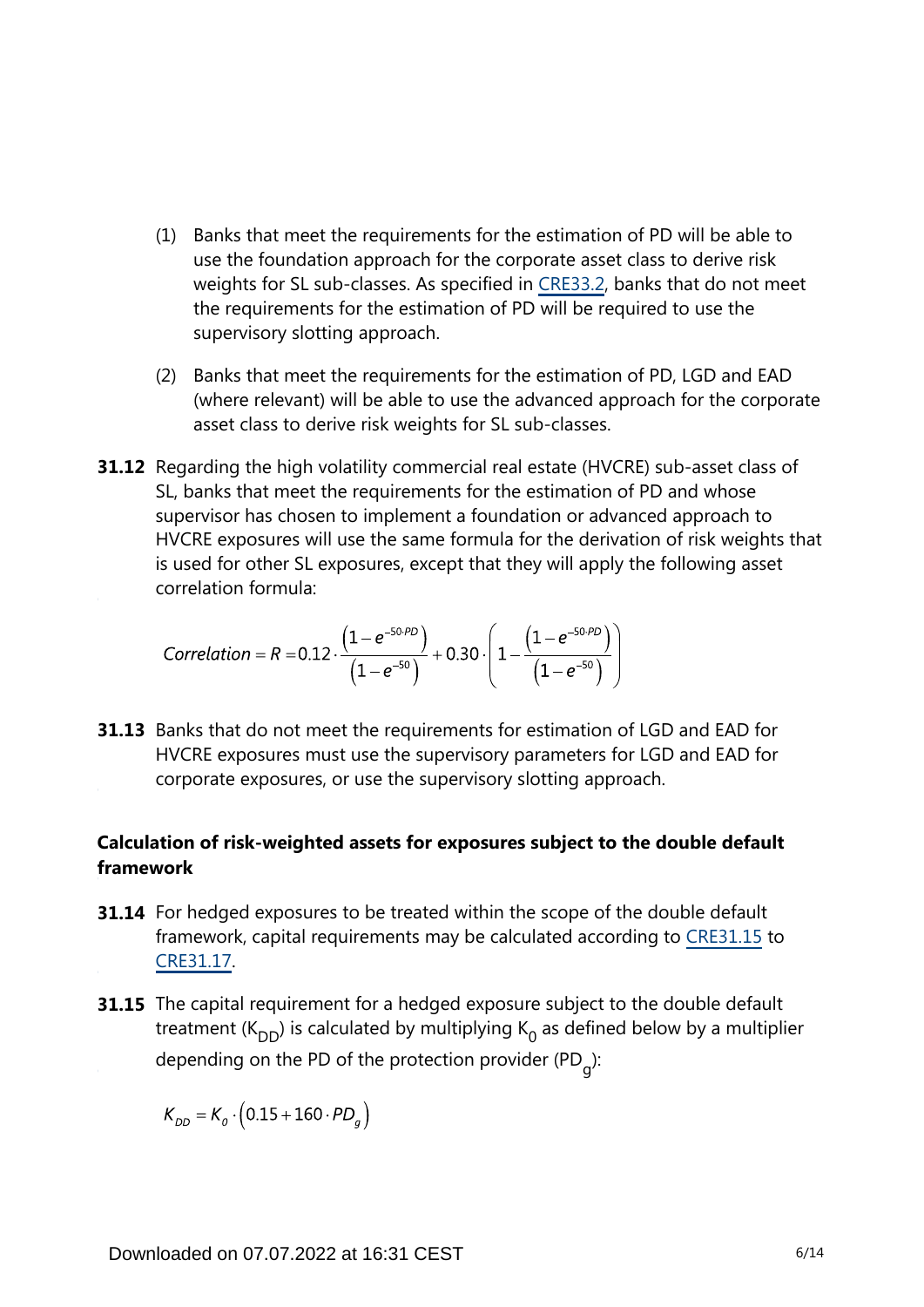# **31.16**

Regarding the formula in [CRE31.15](https://www.bis.org/basel_framework/chapter/CRE/31.htm?tldate=20191231&inforce=20191215&published=20191215#paragraph_CRE_31_20191215_31_15) above,  $K_0$  is calculated in the same way as a capital requirement for an unhedged corporate exposure (as defined in [CRE31.3](https://www.bis.org/basel_framework/chapter/CRE/31.htm?tldate=20191231&inforce=20191215&published=20191215#paragraph_CRE_31_20191215_31_3) to [CRE31.10\)](https://www.bis.org/basel_framework/chapter/CRE/31.htm?tldate=20191231&inforce=20191215&published=20191215#paragraph_CRE_31_20191215_31_10), but using different parameters for LGD and the maturity adjustment as follows, where:

- (1)  $PD_{o}$  and PD<sub>g</sub> are the probabilities of default of the obligor and guarantor, respectively, both subject to the PD floor set out in [CRE32.3](https://www.bis.org/basel_framework/chapter/CRE/32.htm?tldate=20191231&inforce=20191215&published=20191215#paragraph_CRE_32_20191215_32_3).
- (2) The correlation  $_{\text{os}}$  is calculated according to the formula for correlation (R) in  $CRE$ 31.4,  $CRE$ 31.8 or  $CRE$ 31.9, as applicable, with PD being equal to PD<sub>o</sub>
- (3) LGD<sub>g</sub> is the LGD of a comparable direct exposure to the guarantor (ie consistent with [CRE32.20](https://www.bis.org/basel_framework/chapter/CRE/32.htm?tldate=20191231&inforce=20191215&published=20191215#paragraph_CRE_32_20191215_32_20)), the LGD associated with an unhedged facility to the guarantor or the unhedged facility to the obligor, depending upon whether in the event both the guarantor and the obligor default during the life of the hedged transaction available evidence and the structure of the guarantee indicate that the amount recovered would depend on the financial condition of the guarantor or obligor, respectively; in estimating either of these LGDs, a bank may recognise collateral posted exclusively against the exposure or credit protection, respectively, in a manner consistent with [CRE32.22](https://www.bis.org/basel_framework/chapter/CRE/32.htm?tldate=20191231&inforce=20191215&published=20191215#paragraph_CRE_32_20191215_32_22), [CRE31.11](https://www.bis.org/basel_framework/chapter/CRE/31.htm?tldate=20191231&inforce=20191215&published=20191215#paragraph_CRE_31_20191215_31_11), and [CRE36.85](https://www.bis.org/basel_framework/chapter/CRE/36.htm?tldate=20191231&inforce=20191215&published=20191215#paragraph_CRE_36_20191215_36_85) to [CRE36.90,](https://www.bis.org/basel_framework/chapter/CRE/36.htm?tldate=20191231&inforce=20191215&published=20191215#paragraph_CRE_36_20191215_36_90) as applicable. There may be no consideration of double recovery in the LGD estimate.
- (4) The maturity adjustment coefficient b is calculated according to the formula for maturity adjustment (b) in [CRE31.4](https://www.bis.org/basel_framework/chapter/CRE/31.htm?tldate=20191231&inforce=20191215&published=20191215#paragraph_CRE_31_20191215_31_4), with PD being the minimum of PD<sub>o</sub> and PD<sub>g</sub>.
- (5) M is the effective maturity of the credit protection, which may under no circumstances be below the one-year floor if the double default framework is to be applied.

$$
K_o = LGD_g \cdot \left[ N \left( \frac{G(PD_o) + \sqrt{\rho_{os}} \cdot G(0.999)}{\sqrt{1 - \rho_{os}}} \right) - PD_o \right] \cdot \frac{1 + (M - 2.5) \cdot b}{1 - 1.5 \cdot b}
$$

**31.17** The risk-weighted asset amount is calculated in the same way as for unhedged exposures, ie:

 $RWA_{DD} = K_{DD} \cdot EAD_a$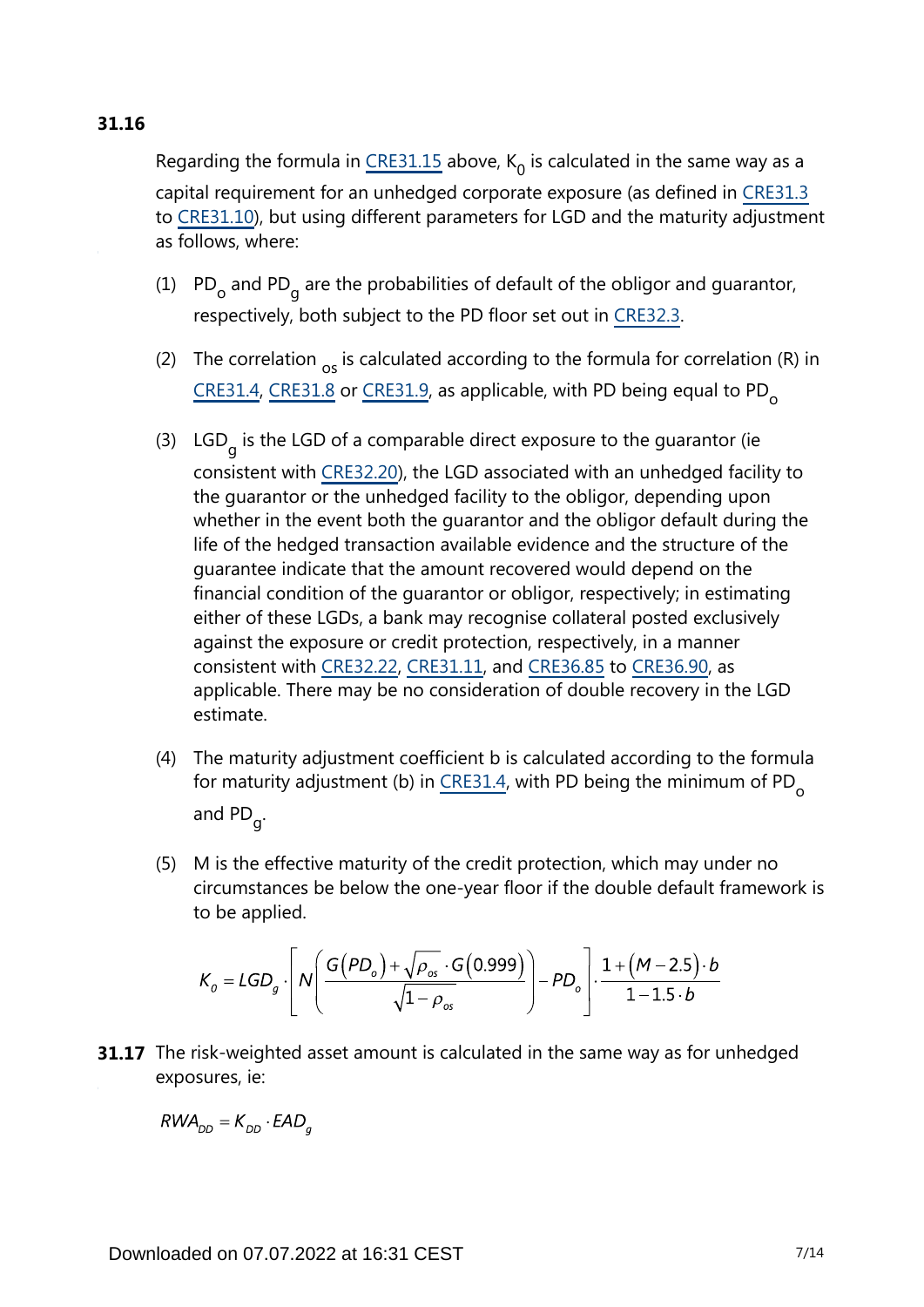# **Risk-weighted assets for retail exposures**

**31.18** There are three separate risk-weight functions for retail exposures, as defined in [CRE31.19](https://www.bis.org/basel_framework/chapter/CRE/31.htm?tldate=20191231&inforce=20191215&published=20191215#paragraph_CRE_31_20191215_31_19) to [CRE31.24](https://www.bis.org/basel_framework/chapter/CRE/31.htm?tldate=20191231&inforce=20191215&published=20191215#paragraph_CRE_31_20191215_31_24). Risk weights for retail exposures are based on separate assessments of PD and LGD as inputs to the risk-weight functions. None of the three retail risk-weight functions contain the full maturity adjustment component that is present in the risk-weight function for exposures to banks and corporates. Illustrative risk weights are shown in [CRE99](https://www.bis.org/basel_framework/chapter/CRE/99.htm?tldate=20191231&inforce=20191215&published=20191215).

#### **Retail residential mortgage exposures**

<span id="page-7-1"></span>**31.19** For exposures defined in [CRE30.19](https://www.bis.org/basel_framework/chapter/CRE/30.htm?tldate=20191231&inforce=20191215&published=20191215#paragraph_CRE_30_20191215_30_19) that are not in default and are secured or partly secured<sup>[1](#page-7-0)</sup> by residential mortgages, risk weights will be assigned based on the following formula:

Correlation =  $R = 0.15$ 

\n
$$
\text{Capital requirement} = K = \left[ \text{LGD} \cdot N \left[ \frac{G(PD)}{\sqrt{\left(1 - R\right)}} + \sqrt{\frac{R}{1 - R}} \cdot G\left(0.999\right) \right] - PD \cdot LGD \right]
$$
\n

 $RWA = K \cdot 12.5 \cdot EAD$ 

#### *Footnotes*

*[1](#page-7-1)*

*This means that risk weights for residential mortgages also apply to the unsecured portion of such residential mortgages.*

<span id="page-7-0"></span>**31.20** The capital requirement (K) for a defaulted exposure is equal to the greater of zero and the difference between its LGD (described in [CRE36.85\)](https://www.bis.org/basel_framework/chapter/CRE/36.htm?tldate=20191231&inforce=20191215&published=20191215#paragraph_CRE_36_20191215_36_85) and the bank's best estimate of expected loss (described in [CRE36.88](https://www.bis.org/basel_framework/chapter/CRE/36.htm?tldate=20191231&inforce=20191215&published=20191215#paragraph_CRE_36_20191215_36_88)). The risk-weighted asset amount for the defaulted exposure is the product of K, 12.5 and the EAD.

#### **Qualifying revolving retail exposures**

**31.21** For qualifying revolving retail exposures as defined in [CRE30.23](https://www.bis.org/basel_framework/chapter/CRE/30.htm?tldate=20191231&inforce=20191215&published=20191215#paragraph_CRE_30_20191215_30_23) that are not in default, risk weights are defined based on the following formula: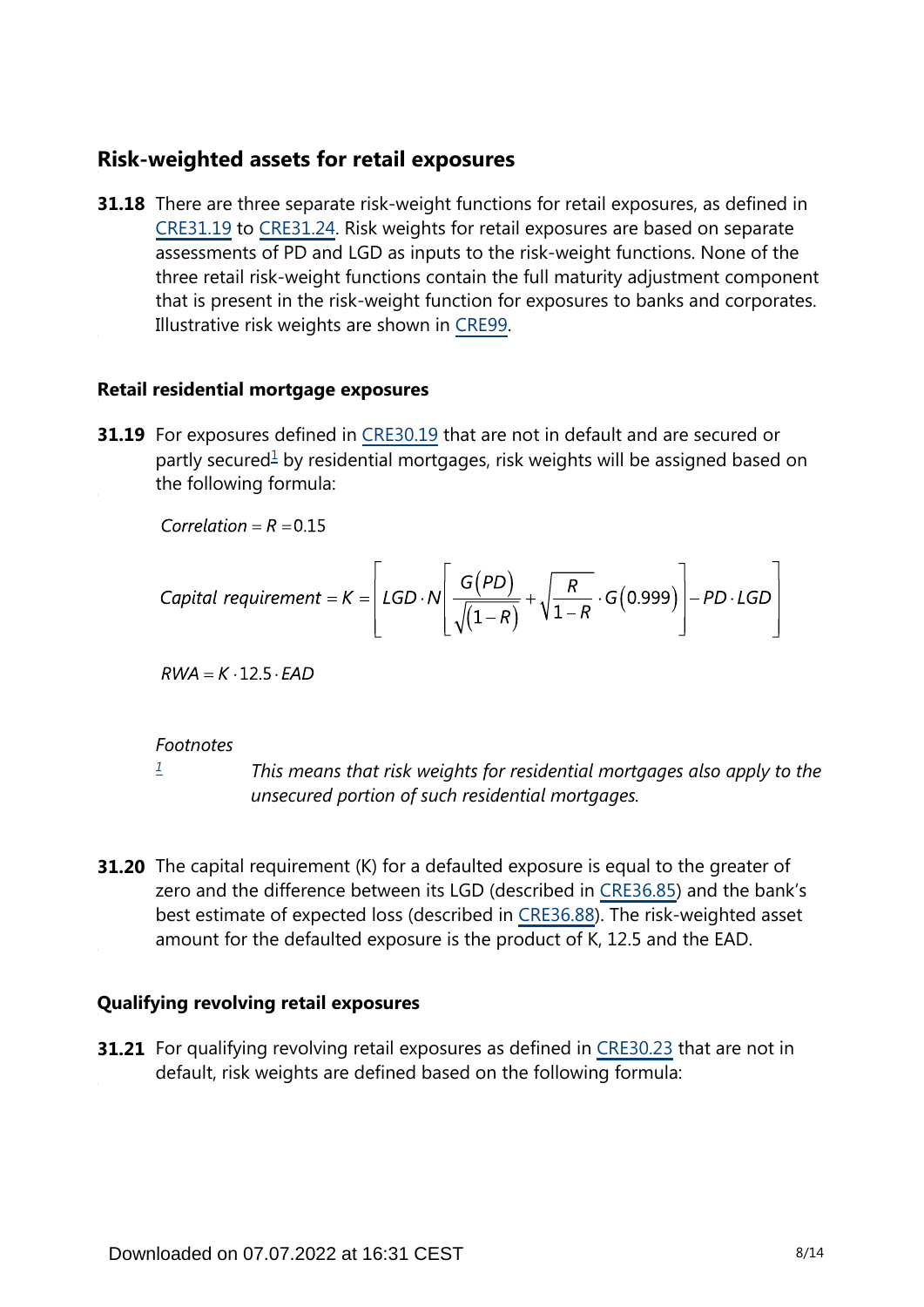Correlation =  $R = 0.04$ 

\n
$$
\text{Capital requirement} = K = \left[ \text{LGD} \cdot N \left[ \frac{G(PD)}{\sqrt{\left(1 - R\right)}} + \sqrt{\frac{R}{1 - R}} \cdot G(0.999) \right] - PD \cdot LGD \right]
$$
\n

 $RWA = K \cdot 12.5 \cdot EAD$ 

**31.22** The capital requirement (K) for a defaulted exposure is equal to the greater of zero and the difference between its LGD (described in [CRE36.85\)](https://www.bis.org/basel_framework/chapter/CRE/36.htm?tldate=20191231&inforce=20191215&published=20191215#paragraph_CRE_36_20191215_36_85) and the bank's best estimate of expected loss (described in [CRE36.88](https://www.bis.org/basel_framework/chapter/CRE/36.htm?tldate=20191231&inforce=20191215&published=20191215#paragraph_CRE_36_20191215_36_88)). The risk-weighted asset amount for the defaulted exposure is the product of K, 12.5, and the EAD.

#### **Other retail exposures**

**31.23** For all other retail exposures that are not in default, risk weights are assigned based on the following function, which allows correlation to vary with PD:

Correlation = R = 0.03 
$$
\cdot \frac{(1-e^{-35.PD})}{(1-e^{-35})} + 0.16 \cdot \left(1 - \frac{(1-e^{-35.PD})}{(1-e^{-35})}\right)
$$

\n
$$
\text{Capital requirement} = K = \left[ \text{LGD} \cdot N \left[ \frac{G(PD)}{\sqrt{(1-R)}} + \sqrt{\frac{R}{1-R}} \cdot G(0.999) \right] - PD \cdot LGD \right]
$$
\n

 $RWA = K \cdot 12.5 \cdot EAD$ 

**31.24** The capital requirement (K) for a defaulted exposure is equal to the greater of zero and the difference between its LGD (described in [CRE36.85\)](https://www.bis.org/basel_framework/chapter/CRE/36.htm?tldate=20191231&inforce=20191215&published=20191215#paragraph_CRE_36_20191215_36_85) and the bank's best estimate of expected loss (described in [CRE36.88](https://www.bis.org/basel_framework/chapter/CRE/36.htm?tldate=20191231&inforce=20191215&published=20191215#paragraph_CRE_36_20191215_36_88)). The risk-weighted asset amount for the defaulted exposure is the product of K, 12.5, and the EAD.

## **Risk-weighted assets for equity exposures**

- **31.25** There are two broad methods for calculating risk-weighted assets for equity exposures not held in the trading book:
	- (1) The market-based approach, which is further subdivided into:
		- (a) a simple risk weight method; and
		- (b) an internal models method.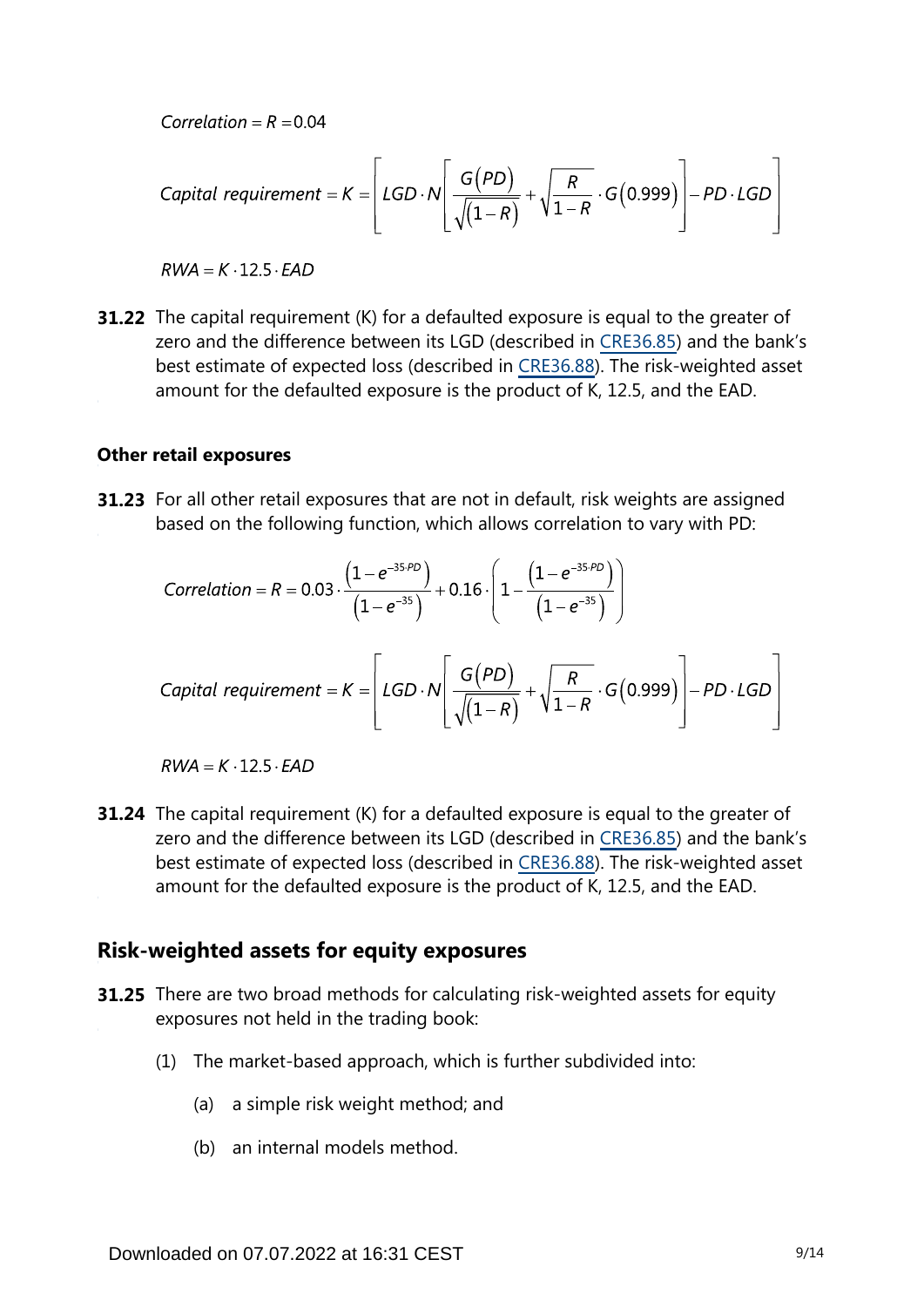- (2) The PD/LGD approach.
- **31.26** RWA for equity exposures in the trading book are subject to the market risk capital rules.
- **31.27** Supervisors will decide which approach or approaches will be used by banks, and in what circumstances. Certain equity holdings are excluded as defined in [CRE31.](https://www.bis.org/basel_framework/chapter/CRE/31.htm?tldate=20191231&inforce=20191215&published=20191215#paragraph_CRE_31_20191215_31_43) [43](https://www.bis.org/basel_framework/chapter/CRE/31.htm?tldate=20191231&inforce=20191215&published=20191215#paragraph_CRE_31_20191215_31_43) to [CRE31.45](https://www.bis.org/basel_framework/chapter/CRE/31.htm?tldate=20191231&inforce=20191215&published=20191215#paragraph_CRE_31_20191215_31_45) and are subject to the capital charges required under the standardised approach.
- **31.28** Where supervisors permit both methodologies, banks' choices must be made consistently, and in particular not determined by regulatory arbitrage considerations.
- **31.29** Investments in significant minority- or majority-owned and -controlled commercial entities below the materiality thresholds in [CRE20.33](https://www.bis.org/basel_framework/chapter/CRE/20.htm?tldate=20191231&inforce=20191215&published=20191215#paragraph_CRE_20_20191215_20_33) must be riskweighted using the approaches in this chapter [\(CRE31\)](https://www.bis.org/basel_framework/chapter/CRE/31.htm?tldate=20191231&inforce=20191215&published=20191215), with the relevant risk weight subject to a floor of 100%. Investments in excess of the materiality thresholds must be risk-weighted at 1250%.

#### **Market-based approach**

**31.30** Under the market-based approach, institutions are permitted to calculate the minimum capital requirements for their banking book equity holdings using one or both of two separate and distinct methods: a simple risk weight method or an internal models method. The method used should be consistent with the amount and complexity of the institution's equity holdings and commensurate with the overall size and sophistication of the institution. Supervisors may require the use of either method based on the individual circumstances of an institution.

## **Market-based approach: simple risk weight method**

**31.31** Under the simple risk weight method, a 300% risk weight is to be applied to equity holdings that are publicly traded and a 400% risk weight is to be applied to all other equity holdings. A publicly traded holding is defined as any equity security traded on a recognised security exchange.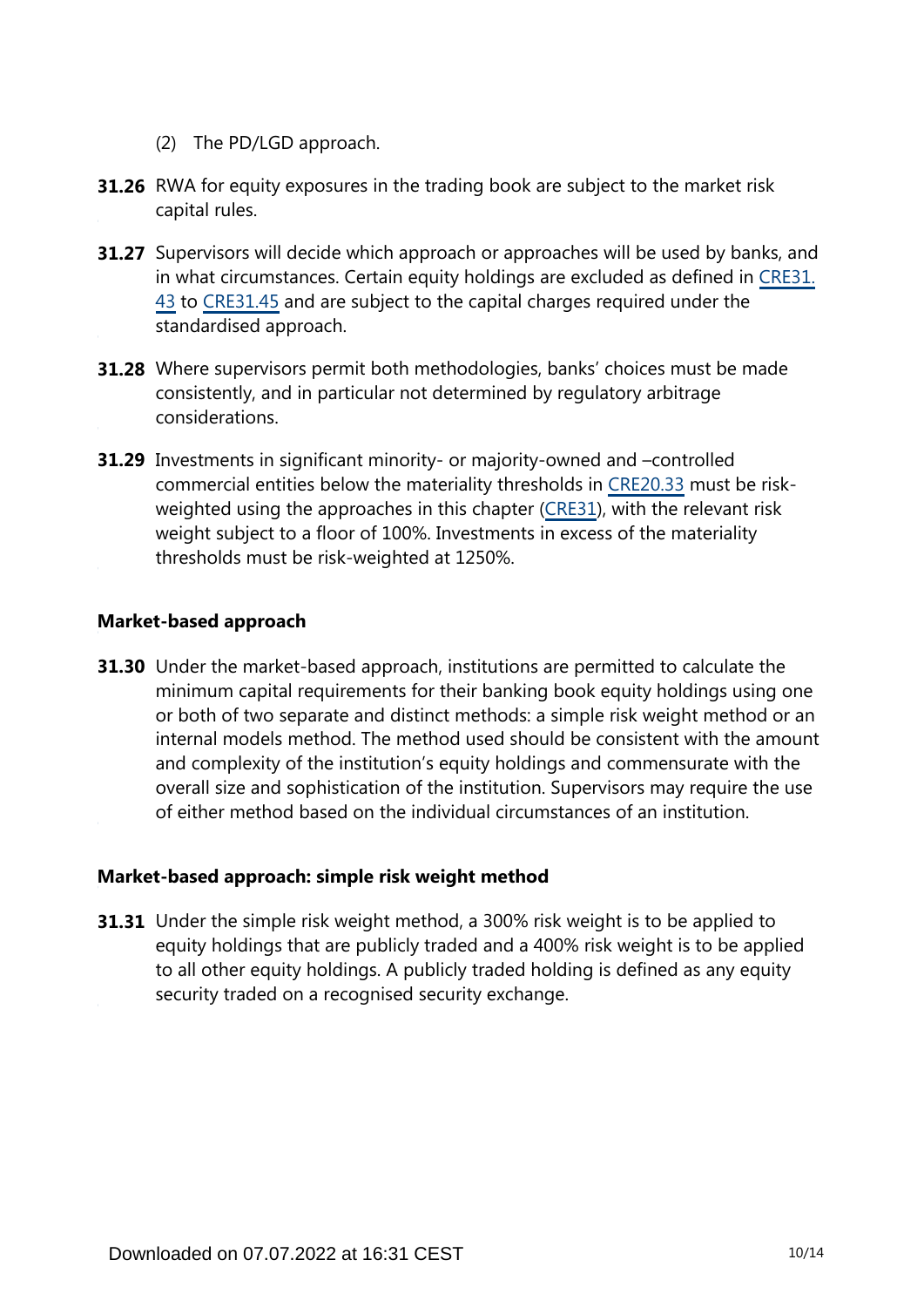**31.32** Short cash positions and derivative instruments held in the banking book are permitted to offset long positions in the same individual stocks provided that these instruments have been explicitly designated as hedges of specific equity holdings and that they have remaining maturities of at least one year. Other short positions are to be treated as if they are long positions with the relevant risk weight applied to the absolute value of each position. In the context of maturity mismatched positions, the methodology is that for corporate exposures.

## **Market-based approach: internal models method**

- **31.33** IRB banks may use, or may be required by their supervisor to use, internal risk measurement models to calculate the risk-based capital requirement. Under this alternative, banks must hold capital equal to the potential loss on the institution's equity holdings as derived using internal value-at-risk models subject to the 99th percentile, one-tailed confidence interval of the difference between quarterly returns and an appropriate risk-free rate computed over a long-term sample period. The capital charge would be incorporated into an institution's risk-based capital ratio through the calculation of risk-weighted equivalent assets.
- **31.34** The risk weight used to convert holdings into risk-weighted equivalent assets would be calculated by multiplying the derived capital charge by 12.5 (ie the inverse of the minimum 8% risk-based capital requirement). Capital charges calculated under the internal models method may be no less than the capital charges that would be calculated under the simple risk weight method using a 200% risk weight for publicly traded equity holdings and a 300% risk weight for all other equity holdings. These minimum capital charges would be calculated separately using the methodology of the simple risk weight approach. Further, these minimum risk weights are to apply at the individual exposure level rather than at the portfolio level.
- **31.35** A bank may be permitted by its supervisor to employ different market-based approaches to different portfolios based on appropriate considerations and where the bank itself uses different approaches internally.
- **31.36** Banks are permitted to recognise guarantees but not collateral obtained on an equity position wherein the capital requirement is determined through use of the market-based approach.

#### **PD/LGD approach**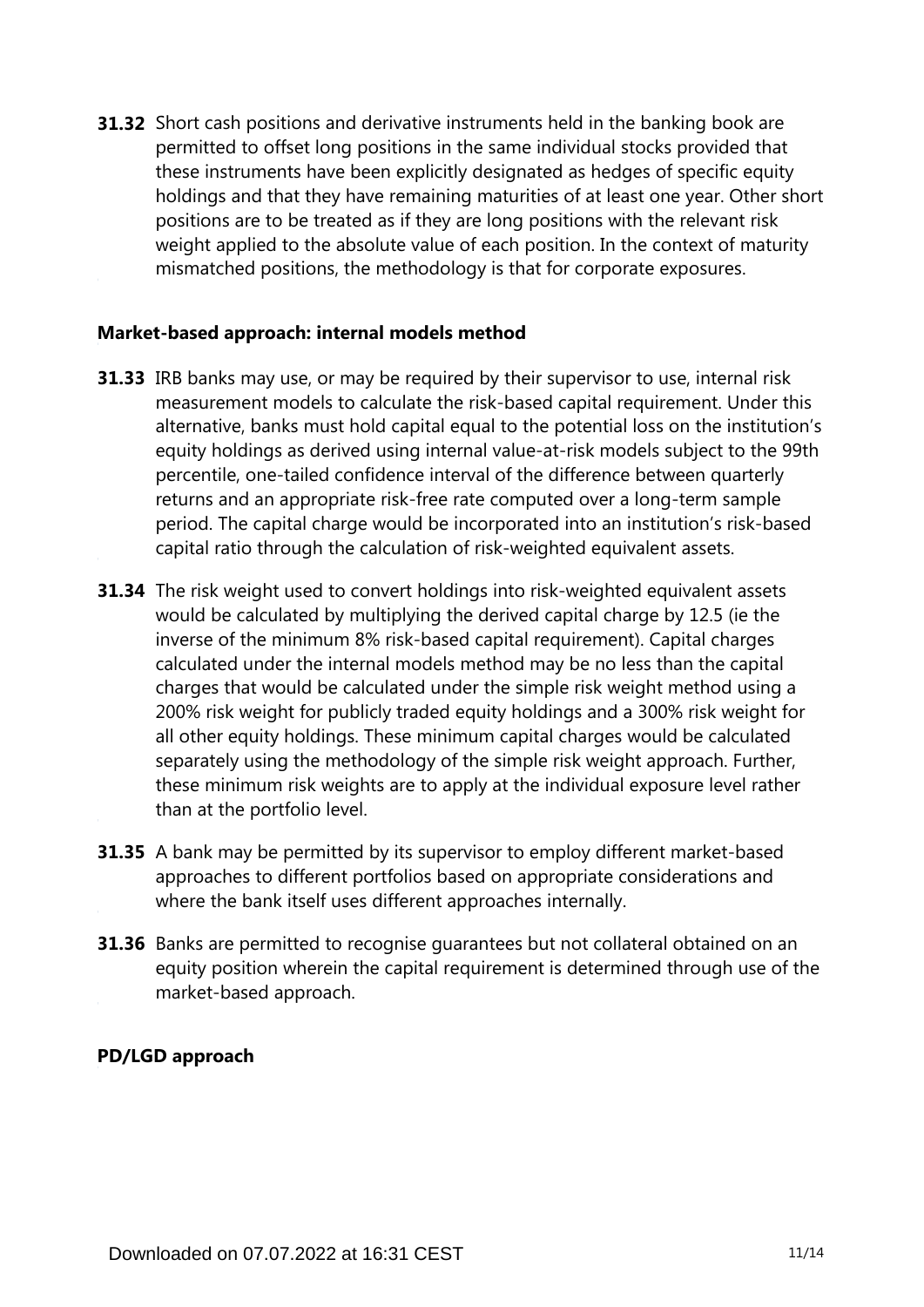- <span id="page-11-3"></span><span id="page-11-2"></span>**31.37** The minimum requirements and methodology for the PD/LGD approach for equity exposures (including equity of companies that are included in the retail asset class) are the same as those for the IRB foundation approach for corporate exposures subject to the following specifications:[2](#page-11-0)
	- (1) The bank's estimate of the PD of a corporate entity in which it holds an equity position must satisfy the same requirements as the bank's estimate of the PD of a corporate entity where the bank holds debt. $3$  If a bank does not hold debt of the company in whose equity it has invested, and does not have sufficient information on the position of that company to be able to use the applicable definition of default in practice but meets the other standards, a 1.5 scaling factor will be applied to the risk weights derived from the corporate risk-weight function, given the PD set by the bank. If, however, the bank's equity holdings are material and it is permitted to use a PD/LGD approach for regulatory purposes but the bank has not yet met the relevant standards, the simple risk-weight method under the market-based approach will apply.
	- (2) An LGD of 90% would be assumed in deriving the risk weight for equity exposures.
	- (3) For these purposes, the risk weight is subject to a five-year maturity adjustment whether or not the bank is using the explicit approach to maturity elsewhere in its IRB portfolio.

## *Footnotes*

- <span id="page-11-0"></span>*There is no advanced approach for equity exposures, given the 90% LGD assumption. [2](#page-11-2)*
- <span id="page-11-1"></span>*In practice, if there is both an equity exposure and an IRB credit exposure to the same counterparty, a default on the credit exposure would thus trigger a simultaneous default for regulatory purposes on the equity exposure. [3](#page-11-3)*
- **31.38** Under the PD/LGD approach, minimum risk weights as set out in [CRE31.39](https://www.bis.org/basel_framework/chapter/CRE/31.htm?tldate=20191231&inforce=20191215&published=20191215#paragraph_CRE_31_20191215_31_39) and [CRE31.40](https://www.bis.org/basel_framework/chapter/CRE/31.htm?tldate=20191231&inforce=20191215&published=20191215#paragraph_CRE_31_20191215_31_40) apply. When the sum of UL and EL associated with the equity exposure results in less capital than would be required from application of one of the minimum risk weights, the minimum risk weights must be used. In other words, the minimum risk weights must be applied, if the risk weights calculated according to [CRE31.37](https://www.bis.org/basel_framework/chapter/CRE/31.htm?tldate=20191231&inforce=20191215&published=20191215#paragraph_CRE_31_20191215_31_37) plus the EL associated with the equity exposure multiplied by 12.5 are smaller than the applicable minimum risk weights.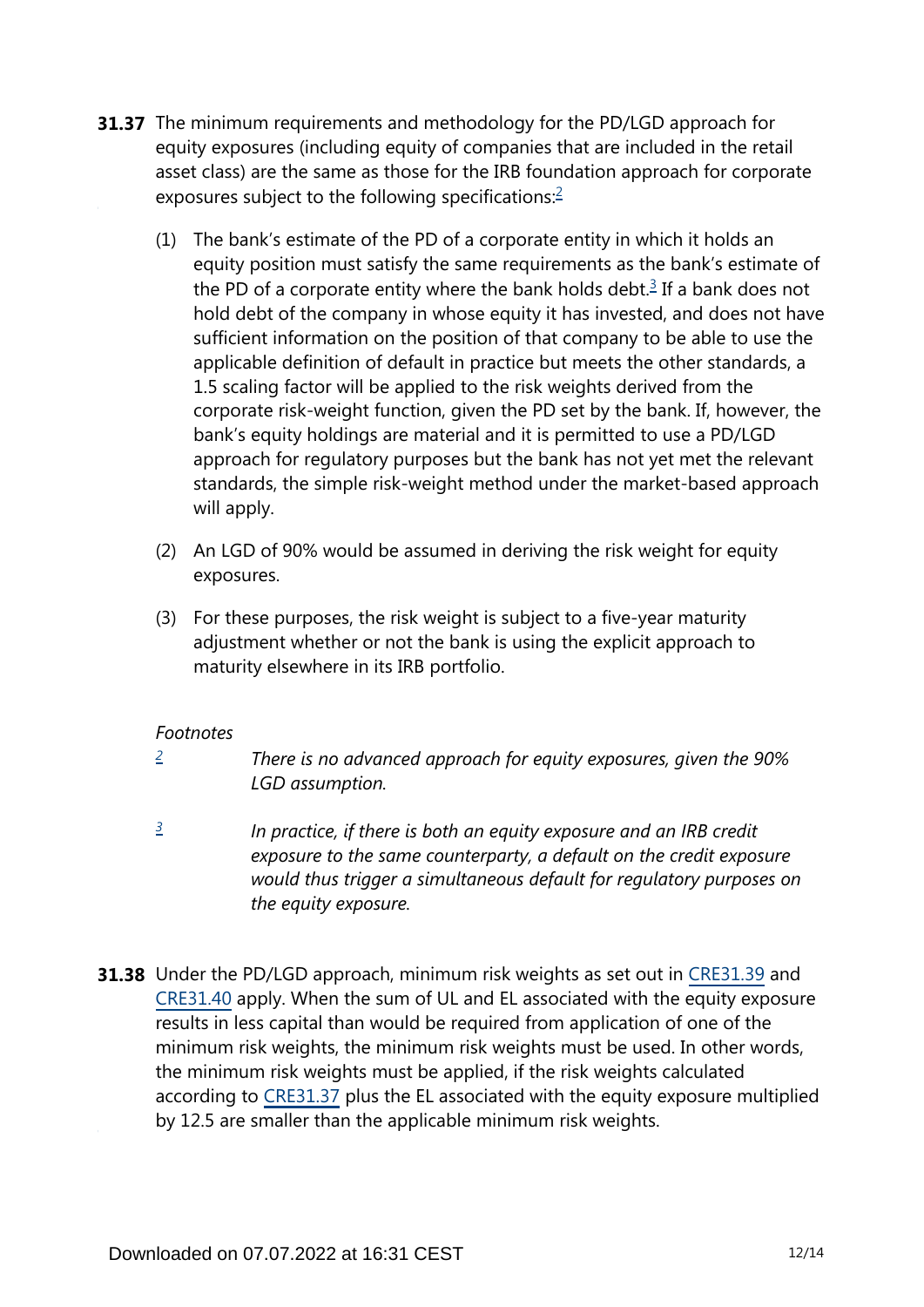# **31.39**

A minimum risk weight of 100% applies for the following types of equities for as long as the portfolio is managed in the manner outlined below:

- (1) Public equities where the investment is part of a long-term customer relationship, any capital gains are not expected to be realised in the short term and there is no anticipation of (above trend) capital gains in the long term. It is expected that in almost all cases, the institution will have lending and/or general banking relationships with the portfolio company so that the estimated probability of default is readily available. Given their long-term nature, specification of an appropriate holding period for such investments merits careful consideration. In general, it is expected that the bank will hold the equity over the long term (at least five years).
- (2) Private equities where the returns on the investment are based on regular and periodic cash flows not derived from capital gains and there is no expectation of future (above trend) capital gain or of realising any existing gain.
- **31.40** For all other equity positions, including net short positions (as defined in [CRE31.32](https://www.bis.org/basel_framework/chapter/CRE/31.htm?tldate=20191231&inforce=20191215&published=20191215#paragraph_CRE_31_20191215_31_32) ), capital charges calculated under the PD/LGD approach may be no less than the capital charges that would be calculated under a simple risk weight method using a 200% risk weight for publicly traded equity holdings and a 300% risk weight for all other equity holdings.
- **31.41** The maximum risk weight for the PD/LGD approach for equity exposures is 1250%. This maximum risk weight can be applied, if risk weights calculated according to [CRE31.37](https://www.bis.org/basel_framework/chapter/CRE/31.htm?tldate=20191231&inforce=20191215&published=20191215#paragraph_CRE_31_20191215_31_37) plus the EL associated with the equity exposure multiplied by 12.5 exceed the 1250% risk weight.
- **31.42** Hedging for PD/LGD equity exposures is, as for corporate exposures, subject to an LGD of 90% on the exposure to the provider of the hedge. For these purposes equity positions will be treated as having a five-year maturity.

## **Exclusions to the market-based and PD/LGD approaches**

**31.43** Equity holdings in entities whose debt obligations qualify for a zero risk weight under the standardised approach to credit risk can be excluded from the IRB approaches to equity (including those publicly sponsored entities where a zero risk weight can be applied), at the discretion of the national supervisor. If a national supervisor makes such an exclusion this will be available to all banks.